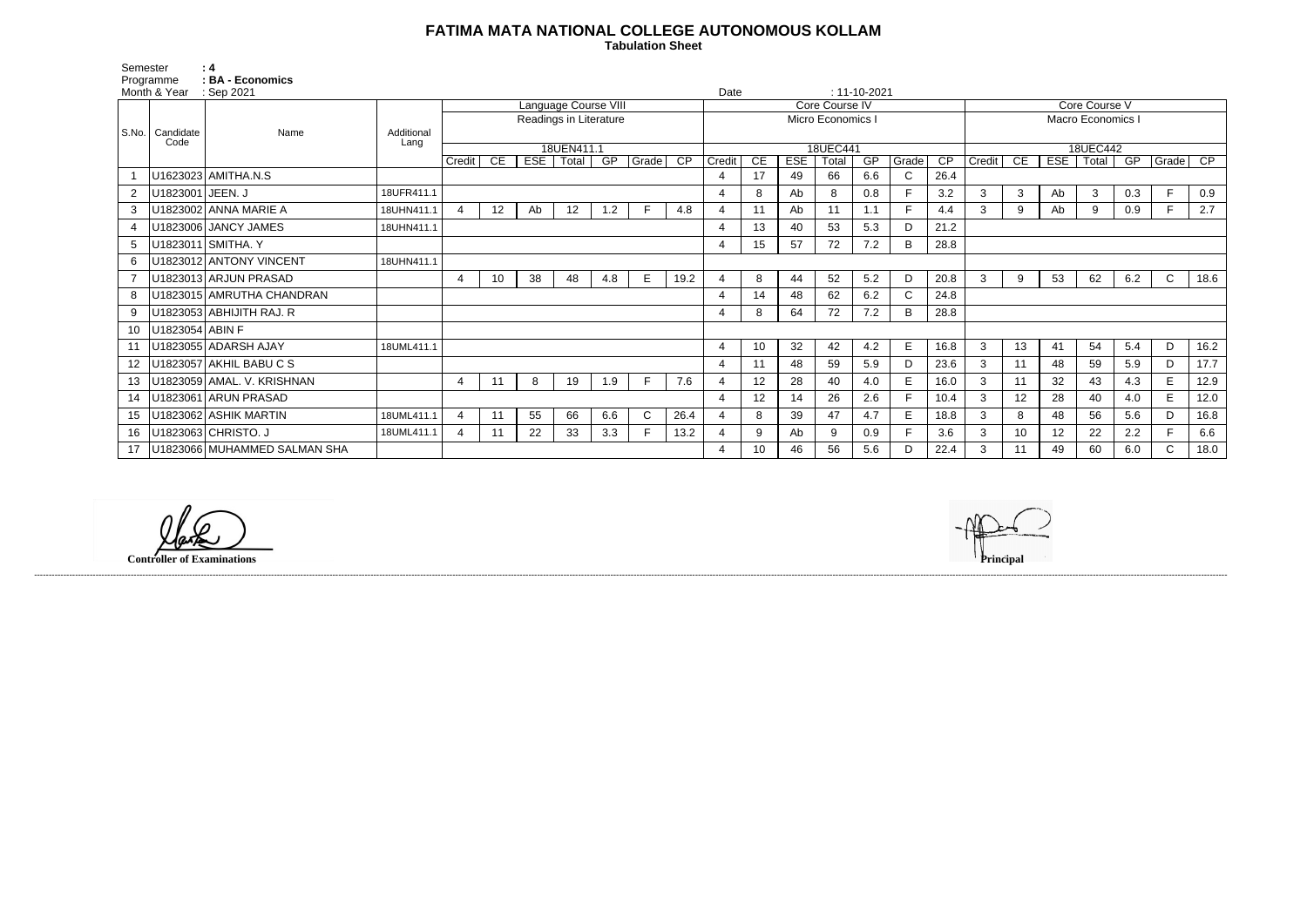| S.No.          |                   |                              |                    | <b>Complementary Course VII</b> |    |            |                               |     |       |                                            |        | <b>Complementary Course VIII</b> |            |       |     |       |      |  |  |
|----------------|-------------------|------------------------------|--------------------|---------------------------------|----|------------|-------------------------------|-----|-------|--------------------------------------------|--------|----------------------------------|------------|-------|-----|-------|------|--|--|
|                |                   |                              | Additional<br>Lang |                                 |    |            | <b>International Politics</b> |     |       | History of Contemporary India (after 1947) |        |                                  |            |       |     |       |      |  |  |
|                | Candidate<br>Code | Name                         |                    |                                 |    |            |                               |     |       |                                            |        |                                  |            |       |     |       |      |  |  |
|                |                   |                              |                    |                                 |    |            | 18UPS431                      |     |       | 18UHY431                                   |        |                                  |            |       |     |       |      |  |  |
|                |                   |                              |                    | Credit                          | CE | <b>ESE</b> | Total                         | GP  | Grade | $\overline{CP}$                            | Credit | CE                               | <b>ESE</b> | Total | GP  | Grade | CP   |  |  |
| -1             |                   | U1623023 AMITHA.N.S          |                    | 3                               | 17 | 41         | 58                            | 5.8 | D     | 17.4                                       | 3      | 17                               | 54         | 71    | 7.1 | B     | 21.3 |  |  |
| $\overline{2}$ | U1823001 JEEN. J  |                              | 18UFR411.1         |                                 |    |            |                               |     |       |                                            |        |                                  |            |       |     |       |      |  |  |
| 3              |                   | U1823002 ANNA MARIE A        | 18UHN411.1         | 3                               | 17 | Ab         | 17                            | 1.7 | F     | 5.1                                        | 3      | 12                               | Ab         | 12    | 1.2 | F     | 3.6  |  |  |
| 4              |                   | U1823006 JANCY JAMES         | 18UHN411.1         | 3                               | 14 | 28         | 42                            | 4.2 | E     | 12.6                                       | 3      | 17                               | 33         | 50    | 5.0 | D     | 15.0 |  |  |
| 5              |                   | U1823011 SMITHA. Y           |                    |                                 |    |            |                               |     |       |                                            |        |                                  |            |       |     |       |      |  |  |
| 6              |                   | U1823012 ANTONY VINCENT      | 18UHN411.1         |                                 |    |            |                               |     |       |                                            |        |                                  |            |       |     |       |      |  |  |
|                |                   | U1823013 ARJUN PRASAD        |                    |                                 |    |            |                               |     |       |                                            |        |                                  |            |       |     |       |      |  |  |
| -8             |                   | U1823015 AMRUTHA CHANDRAN    |                    |                                 |    |            |                               |     |       |                                            |        |                                  |            |       |     |       |      |  |  |
| 9              |                   | U1823053 ABHIJITH RAJ. R     |                    |                                 |    |            |                               |     |       |                                            |        |                                  |            |       |     |       |      |  |  |
| 10             | U1823054 ABIN F   |                              |                    |                                 |    |            |                               |     |       |                                            | 3      | 14                               | 33         | 47    | 4.7 | E     | 14.1 |  |  |
| 11             |                   | U1823055 ADARSH AJAY         | 18UML411.1         | 3                               | 11 | 34         | 45                            | 4.5 | E     | 13.5                                       | 3      | 14                               | 32         | 46    | 4.6 | E     | 13.8 |  |  |
| 12             |                   | U1823057 AKHIL BABU C S      |                    |                                 |    |            |                               |     |       |                                            |        |                                  |            |       |     |       |      |  |  |
| 13             |                   | U1823059 AMAL. V. KRISHNAN   |                    | 3                               | 14 | 29         | 43                            | 4.3 | E.    | 12.9                                       | 3      | 15                               | 31         | 46    | 4.6 | E     | 13.8 |  |  |
| 14             |                   | U1823061 ARUN PRASAD         |                    | 3                               | 12 | 15         | 27                            | 2.7 | F.    | 8.1                                        | 3      | 15                               | 30         | 45    | 4.5 | E     | 13.5 |  |  |
| 15             |                   | U1823062 ASHIK MARTIN        | 18UML411.1         | 3                               | 13 | 43         | 56                            | 5.6 | D     | 16.8                                       | 3      | 14                               | 45         | 59    | 5.9 | D     | 17.7 |  |  |
| 16             |                   | U1823063 CHRISTO. J          | 18UML411.1         | 3                               | 14 | Ab         | 14                            | 1.4 | F     | 4.2                                        | 3      | 14                               | Ab         | 14    | 1.4 | F     | 4.2  |  |  |
| 17             |                   | U1823066 MUHAMMED SALMAN SHA |                    |                                 |    |            |                               |     |       |                                            |        |                                  |            |       |     |       |      |  |  |

lak

**Controller of Examinations Principal**

------------------------------------------------------------------------------------------------------------------------------------------------------------------------------------------------------------------------------------------------------------------------------------------------------------------------------------------------------------------------------------------------------------------------